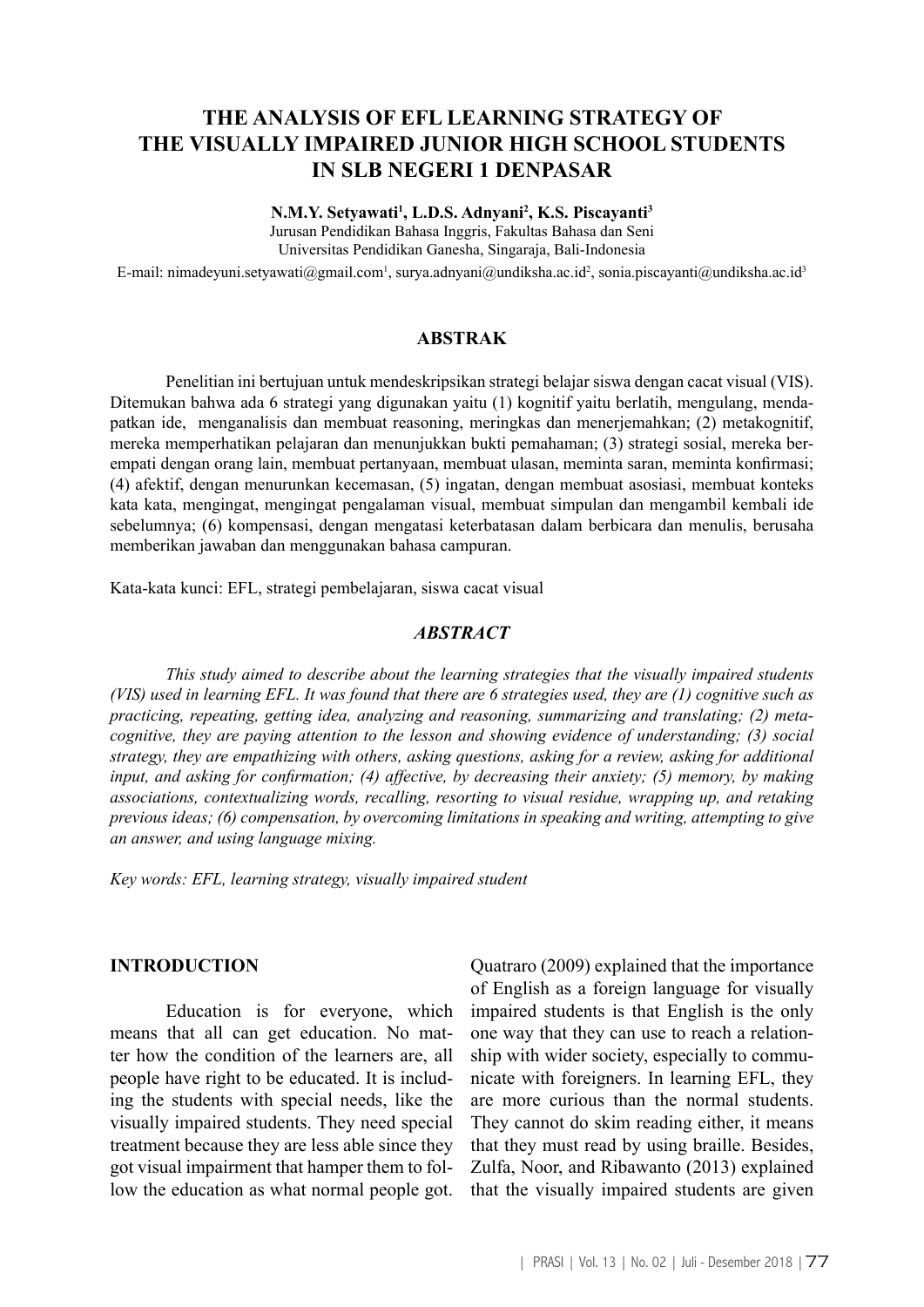different level of education, especially in English subject. In the elementary school, they are prepared to be able to follow the programs decided in the Junior High School grade. Next, in the junior high school, they are prepared to be able to build a good relationship in the society including the way to communicate well in social environment. However, in the senior high school, they are given specific education to prepare themselves to get jobs for their future. It shows that the education they get in junior high school needs to be emphasized because in that phase, they are prepared to be able to build good relationships in their society. The students with visual impairment communicate by use normal language in communicating in their daily life. In other words, they do not use any special language to communicate, and it is different from students with deaf and students with mute (Fatima, et.al, 2014). It makes the visually impaired students are able to speak English and learn English. Then, they also have different psychological condition with normal students which make them hard to learn to communicate, especially to learn to communicate using EFL (Ramos, 2017). Then, the result of this study is expected to give more ideas to the special education teacher after getting knowledge about the learning strategies they used in learning EFL.

Besides, the learning strategy depends on one's motivation, habit, background, learning style, and other characteristics they have. Besides, the students' goal also affects the learning strategy used by the learners. The way they learn influences their language achievement. When they are excited and motivated to learn because of those factors, they must be able to encourage themselves to learn and empower the language they learn (Zare, 2012). He also proposed that when the students use good strategies or vary strategies in their language learning processes, they are easier to empower the language they want to. It is because they use the appropriate ways or techniques in understanding the language; it makes them comfortable to learn it. Moreover, according to Zulfa, et.al (2013), the students with visual impairment are categorized into

students that need special education which means that they are treated based on their own needs. Visually impaired students are also given knowledge based on their grade. Zulfa et.al (2013) clearly explained that the visually impaired students who are in the elementary school are prepared to be able to follow the programs in the Junior High School grade. In the senior high school, they are given specific education to prepare themselves to get jobs for their future. Based on that explanation, the students with visual impairment also get knowledge about how to socialize in society when they are in junior high school. Socialization itself is related with communication, including English communication that is used to build relationship with people in society. That is why English communication is the only bridge that students with visual impairment can use to communicate with people from other cultures all around the world and their ability to communicate depends on their English education that they get in when they are in junior high school (Quatraro, 2009). Therefore, this topic is really interesting to be analyzed in order to get deeper understanding about the strategies they use to learn EFL.

# **Literature Review**

According to Oxford (2005), everyone learn about something by using his strategy in which that strategy is related to the factors affect the way people learn. He also stated that during a learning process, strategies used by the learners depend on their motivation, background, age, learning style, achievement, and gender. Griffiths (2013) explained that there are four factors that affect the language learning strategy used by students in learning a target language. They are the students' goals in learning that language, the environment where the language learners belong to, the selection of the language, and the personal situation of the learners itself. He also argued that those have a significant role in determining the learners' or the students' learning strategy. Moreover, Zare (2012) also explained that the learning strategy of students really affect the process of language learning in the classroom.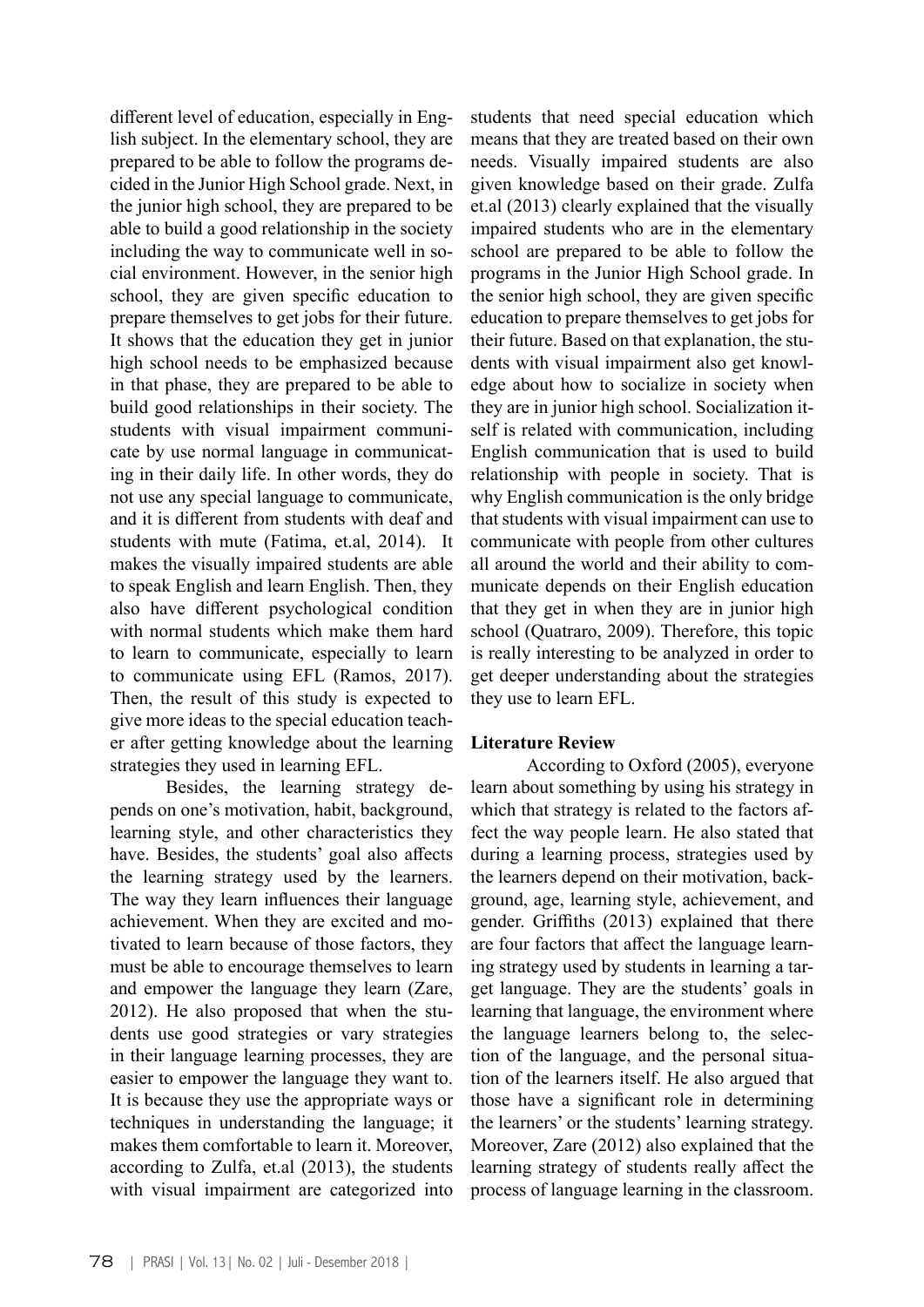He also stressed that when the students learn by using a good strategy, they will get a good achievement. It is because they use a good technique, and a good way to get the knowledge they learn, so they provide themselves effective ways that help them understand the material well.

Oxford (2003) proposed that the language learning strategy is defined as a certain behavior or thoughts that they use as a specific way to understand the language (Oxford, 2003). Then, Zare (2012) argued that language learning is special ways used by the students to increase their comprehension about language. Then, Oxford (2005) explained that the language learning strategy used by students in learning a language is including the goals and the purposes of their learning process. It can be concluded that the students are categorized to have a language learning strategy when they have an exact plan to be conducted when their language learning to process. In addition, they also plan about the goal they must achieve by conducting that plan. In addition, Zare (2012) highlighted that language learners can be successful in achieving their learning goals in learning language if they use wider range of strategies. Those strategies will be related each other to get the goals.

Based on Oxford (2003), there are two kinds of language learning strategy; they are direct and indirect language learning strategy. The direct language learning strategy is divided into three points. The first one is memory. This is including relating the memory with the thing that they see, imagining the thing or the sound if it is a sound, making a review and takes an action. The second one is cognitive strategies. In this part, the students are manipulating the language they hear and trying to get the meaning of it. This can be done by practicing, repeating, analyzing the words, and structuring. The third one is compensation strategies. Oxford (2003) clearly stated that this strategy include an activity which enables the students to guess the words intelligently and overcoming limitation that can be done by practicing to speak and write.

The next one is about indirect strate-

gies that include three points. The first one is metacognitive strategies that involve focusing the thing that would be learnt, making plans, and evaluating the plans conducted. The second one is affective strategies. Oxford (1990) clearly explained that this is about the strategies that students use to be brave, encourage themselves, and also to take down their emotional. The third one is social strategies which is including asking questions to others about what that they do not know and also cooperate with others to know something that they do not understand (Oxford, 1990). Ramos (2017) explained that during their EFL learning process, the visually impaired students are practicing, doing repetition, getting idea quickly, analyzing and reasoning, creating structure for input and output, summarizing, and translating English by their first language (Ramos, 2017). Those activities are categorized as cognitive strategies. Besides, she also clearly stated that to comprehend the English, the techniques used by the visual impaired students are evaluating and monitoring the learning, paying attention, delaying speech production to focus on listening, showing evidence of understanding or analysis. Those activities are determined as metacognitive strategies. The next strategy used by students with visual impairment is called social strategies which involve empathizing with others, asking questions, asking for confirmation, following the conversation, asking for a review, getting recognition, asking for additional input (Ramos, 2017). The fourth is affective strategy which is done by keep laughing to make a friendly dialogue and also be brave to decrease anxiety. The other strategies are memory. Ramos (2017) clearly stated that the activities done are making associations, contextualizing words, recalling, resorting to visual residue, wrapping up, retaking previous ideas. The last strategies conducted by visually impaired students are compensation strategies they are including guessing intelligently, overcoming limitations in speaking and writing, approximating and coining words, description, attempting to give an answer, Language mixing, code-switching (Ramos, 2017).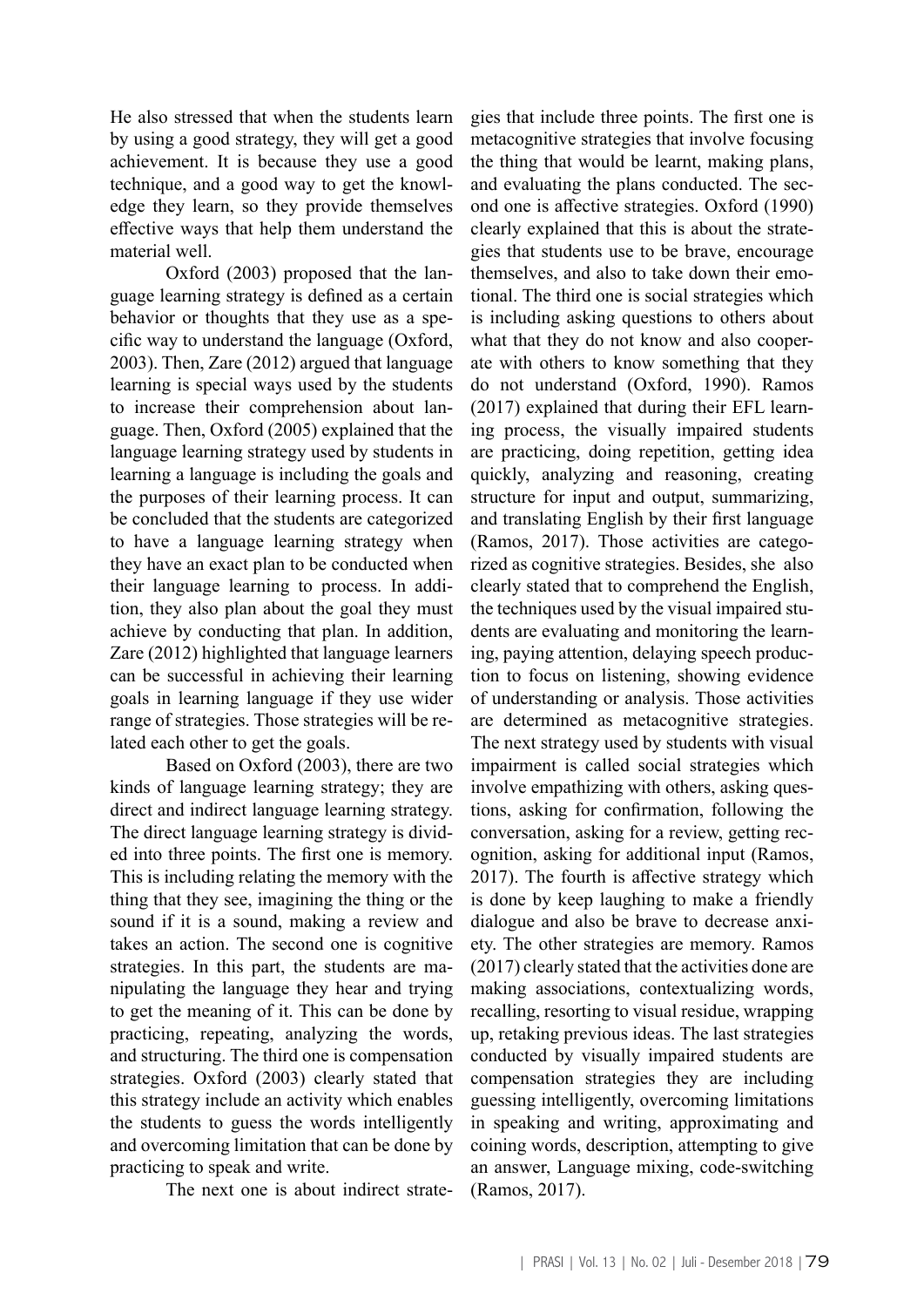In language learning, there are several factors that affect people especially visually impaired students to acquire the language (Oroujlou & Vahedi, 2011). They are sex, age, characteristics, personality, and motivation. However, among those factors, the only factor that affects the language acquirement the most is motivation. Besides, he also argues that when students are motivated, they are encouraged to reach their goals that are to empower the language. Related to motivation, Sansone and Harackiwiz (2000) argue that there are two kinds of motivation, they are extrinsic and intrinsic. Extrinsic motivation is a kind of motivation in order to get reward, so it means that when the students are motivated to learn EFL in order to get reward from their society, they are motivated extrinsically. However, intrinsic motivation is that people are interested to learn EFL or get pleasant when learning EFL. On the other words, the students are truly interested to empower EFL.

### **METHODOLOGY**

The main focus of this study is what about their learning strategies during their EFL learning process.

#### **Research Design**

This study was designed qualitatively. The major approach used in this study was descriptive qualitative since this research is mainly focused on the things experienced by the visually impaired students. This study was conducted in SLB Negeri 1 Denpasar that is located in downtown at Jl. Serma Mayor Gede, No.11 Denpasar. SLB Negeri 1 Denpasar is one of special education schools in Bali that provides special education for students with special needs, especially students with visual impairments. The participants of this study were the junior high school students with visual impairment in SLB 1 Negeri Denpasar. The numbers of the students were 12 students. They were divided into 3 grades, 5 students were from the 7th grade, 5 students from 8th grade, and 2 students from 9th grade. Those participants were selected by using saturation

sampling technique.

## **Data Collection and Analysis**

The data were gathered in 4 ways, they are observation, interview, note taking, and documentation. The first one is classroom observation, in this study; the type of observation used was the natural observation. In this case, the subject was observed. What was observed is about the strategy used by the students during their process in learning EFL. The teaching and learning process conducted in the classroom was observed naturally without any setting. Next is interview guide. All students chosen as the sample of this study were asked about some questions related to their strategies in learning EFL. The next one is note taking, note was taken during this study to get the emphasis of the review about the data collected. The last is documentation. From the observation and the interview are beginning, the researcher keep recoding it, so the data can be more analyzed if there is already the proof of the collecting data. Next, the data gained were analyzed by using the qualitative data analysis from Miles, Huberman, and Saldana (2014). It was started from collecting the data. The next is data display in which all of the data were organized based on the answer of the questions. The data gathered from the interview section were transcript. The data gained from the observation, note taking, and the documentation section was categorized based on the topic. Then, it was continued by data analysis which was done by categorizing the data based on its dimension to get deeper understanding. After the answer gained, it was followed by drawing conclusion.

# **FINDING AND DISCUSSION**

After several instruments, observation, interview, note taking, and documentation were conducted, this study concludes the result of the main problem that is about the strategies used by the visually impaired students in learning EFL. It was found that there were six EFL learning strategies used by the visually junior high school students. The first is cog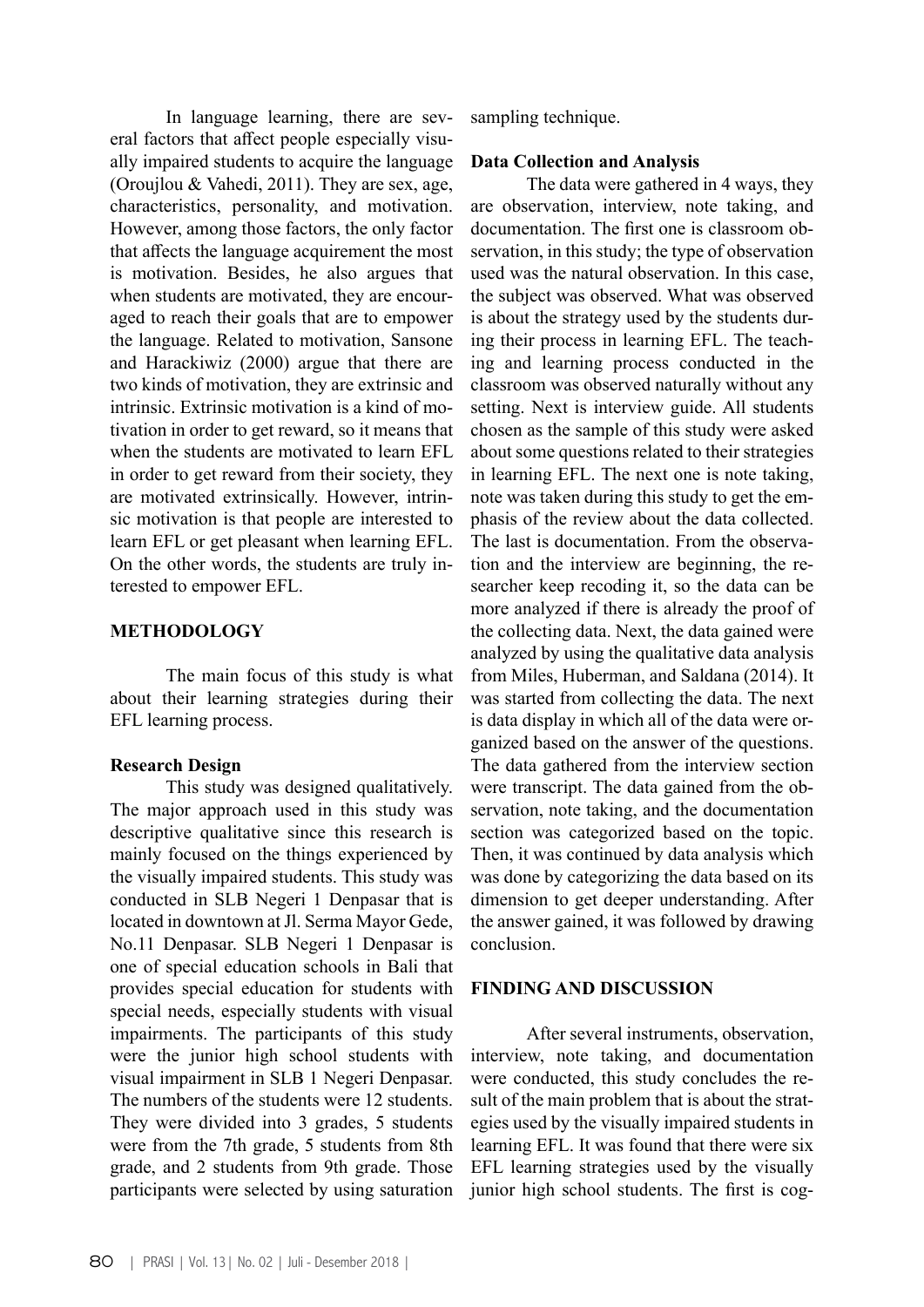nitive strategy. Oxford (2011) explained that cognitive strategy is all activities that help the learners remember the language they learn. Then, the use of cognitive strategy in this study was proven by the use of both practicing listening and practicing speaking. They practiced listening by listening to English songs which enabled them to listen to the English words pronunciation in order to make themselves used to it. They also practiced speaking by singing English songs, pronouncing new English words, and talking with friends using English mixed Bahasa. Next is repetition. In order to memorize how words pronounced, they repeated the words pronunciation and the words meaning over and over again. Based on the findings, ten of the twelve students repeated the words pronunciation to be able to memorize it. Eleven students got idea in their EFL learning process. When they did not know the meaning of certain words or sentence, they asked the interpretation in Bahasa so they got idea related to EFL. They also analyzed and reasoned by associating the things that they learned with the things that they experienced. For example, the English words that they learned in the classroom with their teacher and friends, when they heard the words outside the classroom; they rememorized the meaning of the words that they had learned. Most of them often summarized the meaning of certain words that they learned based on the information that they got from people around them. After that, they visualized it in their minds, and then decided the meanings. Next is translating. In order to help themselves understand the meaning of English words, they always asked the meaning of certain English words in Bahasa or certain Indonesian words in English. This result is also correlated with what was found by Ramos (2017) that in learning EFL, visually impaired students are using cognitive strategy, however he found that the activities are practicing, repetition, receiving and sending messages: getting the idea quickly, analyzing and reasoning, creating structure for input and output, summarizing, translating, using L1. It means that the result of this study is quite different from the previous study con-

ducted by Ramos (2017) in which this study only found that the visually impaired students used cognitive strategy, by conducting several activities like practicing, repetition, summarizing, and translating.

The second strategy used is metacognitive strategy. Metacognitive strategy is a language learning strategy that is used in order to help the learners focused on the lesson during their language learning process (Oxford, 2003). The students used it by paying attention to the English words pronunciation and to the English words description. This result is supported by Hadi (2007). He clearly explained that the listening ability of the visually impaired students must be improved in order to help them to keep focus on the lesson. Next is showing evidence of understanding. This was encouraged by the data gained from the observation; it is as the following bellow.

| Teacher                 | : jam berapa breakfast?                 |
|-------------------------|-----------------------------------------|
| <b>Students</b>         | : six thirty                            |
| Teacher                 | : six thirty, very good,                |
|                         | so you get breakfast at six thirty this |
| morning, is it right?   |                                         |
| <b>Students</b>         | : (nodding)                             |
| Teacher                 | : apa artinya this mor-                 |
| ning? pagi ini iya kan? |                                         |
| Students                | :(nodding)                              |

For the 8th grade students, three students was found that they nodded and said "ooh", "yes", "yes, I understand", and two students were found that they nodded only. The data were also gained from the observation which indicates that the students smiled and nodded when they understood the explanation given. It could be seen from the part of the conversation in the classroom during the classroom observation.

> Teacher : okay. If somebody introduces hmm… each other, they need to shake their hands. Okay? Students : (keep silent) Teacher : they need to shake hands (while shaking hands with them to tell what he means) like that, okay? Students : (they are nodding) Teacher : and then, say the name, okay?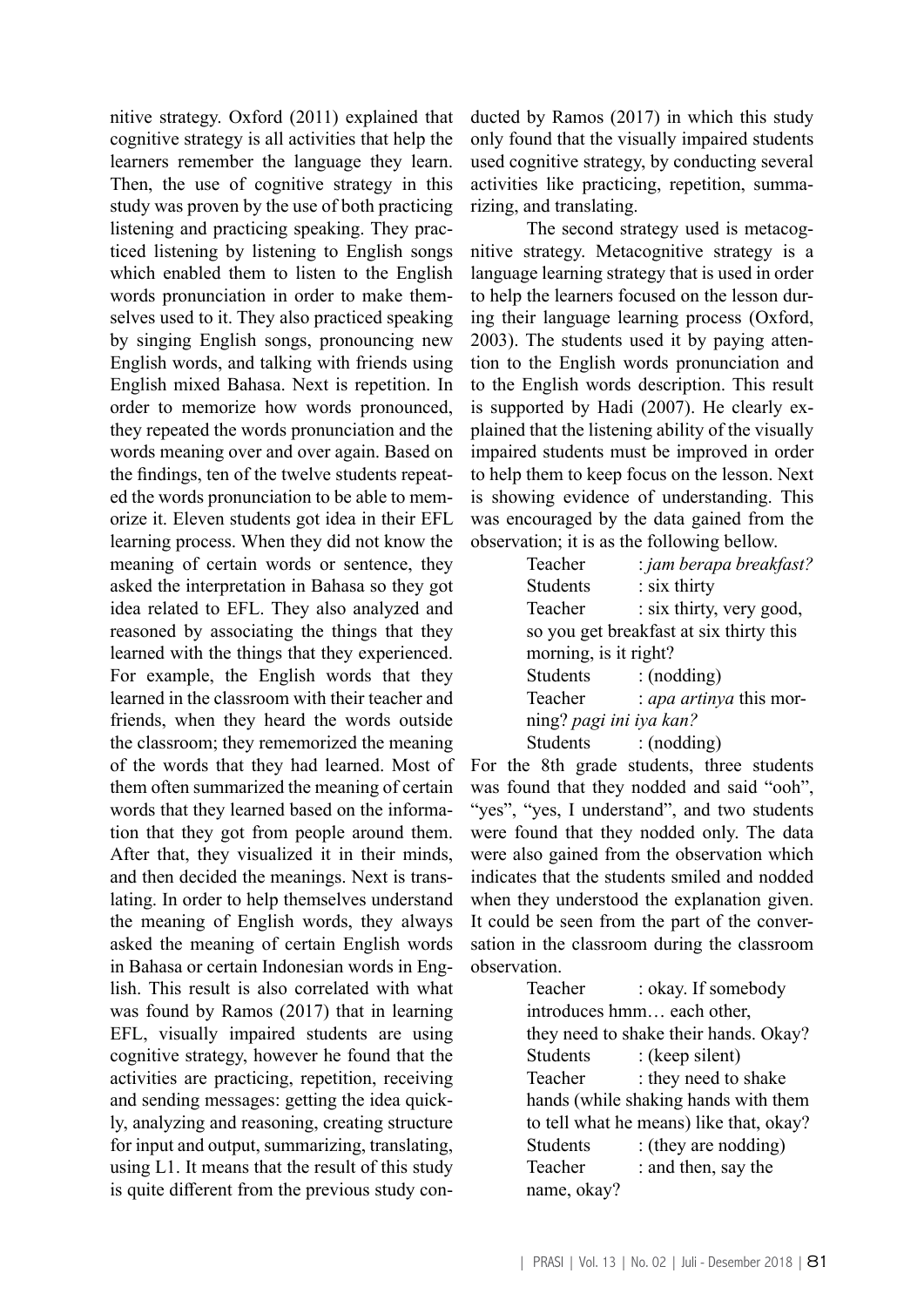| <b>Students</b> | : (they are nodding) |
|-----------------|----------------------|
| Teacher         | : nanti cukup bilang |
| nama aja, okay? |                      |
| <b>Students</b> | : (they are nodding) |

For the 9th grade students, one said that he usually nodded and smiled when he understood about what was explained. However, one student said that she usually said "ooh" and nodded to show that she understood the lesson or everything that was explained by the teacher.

> Teacher : *yaa, apa yang sedang kamu lakukan, sedang berlangsung, yang sedang berlangsung* right? *Kirakira kalimat yang lain apa?* "What are you doing?", "I am sitting", "I am laughing", *yang lainnya kira-kira apa?*  Students : I am speaking Teacher : hmm? Students : I am speaking. Teacher : Very good. *Itu namanya menyatakan sesuatu yang sedang berlangsung.* Tenses *nya itu* continuous tense, simple continuous tense. Students : (they are nodding to show that they understand)

All of them explained that they always did it every time they got English lesson, so it is about once a week because they only got English once a week. It means that the visually impaired students always showed evidence to indicate that they understood about what theirfriends or teacher said to them.

The third strategy is social strategy. The findings showed that from twelve visually impaired junior high school students, nine of them empathized with others. It could be seen from what they admitted that they always thought that they must be able to use EFL if their friends can. Even though all of them thought that they were less able, they keep thinking that way since they wanted to have the same level as sighted students have. This result is related with what was explained by Hadi (2007) who states that their visual impairment also give positive impact to their lan-

guage learning process. He clearly proposed that visually impaired students always want to have the same level with normal people and do not want to depend on normal people. Besides, most of the visually impaired students usually asked questions related to the meaning of English words in Bahasa or the meaning of Indonesian words in English. All of the visually impaired students also asked how certain English words pronounced. When they found complicated words, they always asked their teacher directly to know how the pronunciation. This shows that the visually impaired students tried to get information about how words defined in Bahasa or in English and how English words should be pronounced by asking it to their friends of their teacher.

> The examples of the words that had ever asked by the 7th grade students to their teacher / friends are the meaning of: "just", "pencil", "book", "eraser", "bag", "ruler", "Melanie read a book in a living room". The examples of the words that had ever asked by the 8the grade students to their teach er / friends are the meaning of: "televi sion", "clock", "red", "white", "table", they also asked about the meaning of the whole story that was told by the teacher. The meaning of words asked by the 9th grade students were: "car", "grab", "chair", "table", "barking", and "bark".

Moreover, the teacher added that the students often asked questions related to the words meaning, and they directly asked when they were being explained something. He stated that the students usually asked, "apa artinya itu pak? hehe" which means "what does it mean sir?". "It" here refers to the teacher's explanation that was using English. Then, the students exclaimed that question to get the translation of what the teacher explained because they did not understand what he said in English.

Not only asking questions, they also asked for confirmation in order to make sure how certain words pronounced and the meaning of certain words. This indicates that the students know the meaning of the English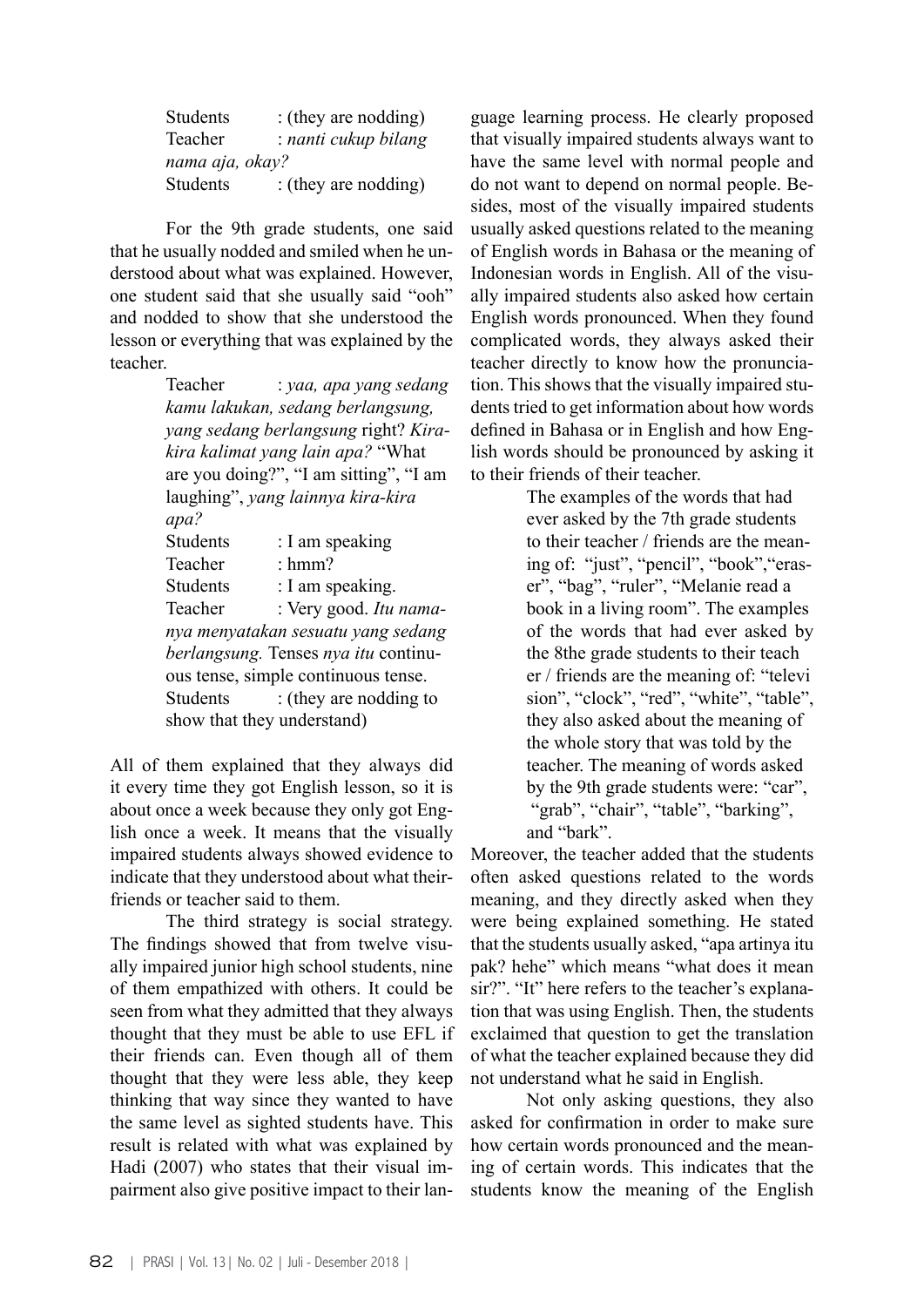words in Bahasa, or how the English vocabularies must be pronounced, however, they still doubted of it that was why they confirmed it to their friends or teacher to make sure its meaning. In addition, some visually impaired students usually asked for a review, whether it is about the way how they pronounced English words or a review about the sentences they made. Those students usually asked for the comment or suggestion about their speaking or the way their pronunciation when speaking English. The findings showed that there were only five students who usually asked for additional input from others. They did it by asking suggestion to their friends of their teacher about how words should be pronounced. For example, they had ever asked for suggestion about how the words "down" and "street" should be pronounced since it was caused by the difference of words pronunciation with the written text. The use of those activities by most of the visually impaired students shows that they used social strategy during their EFL learning strategy. This result is compatible with Ramos (2017) as she agrees that the visually impaired students use social strategy in learning EFL. However, she only found that the most visually impaired students commonly used asking for confirmation, getting recognition, asking questions, and asking for additional input as parts of social strategy.

The next strategy used is affective strategy. As what explained by Oxford (2003), affective strategy is related to the learners emotional situation. However, the finding shows that the visually impaired students in SLB N 1 Denpasar used this strategy, but it was proved only by decreasing their anxiety in speaking English. Even they were nervous when asked speaking in front of the class and unconfident with their answer, but they kept telling their ideas in order to decrease the anxiety they have. This shows that, they tried to attract the anxiety they have. This result is also supported by what Ramos (2017) found in her study that the visually impaired students use affective strategy in their EFL learning process. She found that they only lower their anxiety and use laugh to keep a friendly dia-

logue which are parts of the affective strategy. As what explained by Oxford (1990), affective strategy is related to the learners emotional situation. Even though they were nervous when asked speaking in front of the class and unconfident with their answer, but they kept telling their ideas in order to decrease the anxiety they have. This result is also in line with Ramos (2017) as she found that socio-affective is a common strategy used by the visually impaired students.

The fifth one is memory strategy. This strategy is associated with the things that the language learners see, then imagining the sound that they hear, reviewing it and takes an action of it (Oxford, 2003). It was found that 9 of the 12 visually impaired students were usually making association of the words that they heard with the words that they had ever learned with their teacher and their friends. By making association of the words they hear with the English vocabularies, they knew new meaning of English vocabularies. The interview result shows that nine of the 12 students admitted that they often made associations about what they had ever listened to with their experiences. Four of them were from 7th grade and they said that they always associated everything that they heard to their experiences, especially the meaning of certain words when they listen to English explanation. The examples of the associations they made are:

The word "cow" to the word "dancow" The word "ghost house" to the word "horror story"

The word "with you" to song they had ever heard

The word "classroom" to the teacher's explanation

Three of them were from 8th grade, and they said that they often associated what they heard, like English words or sentences, with what they had ever experienced. The examples of the associations that they had ever made are:

> The word "horror game" that was as sociated with the experience when playing a horror game

The word "up to you" that was associ ated with what the teacher had ever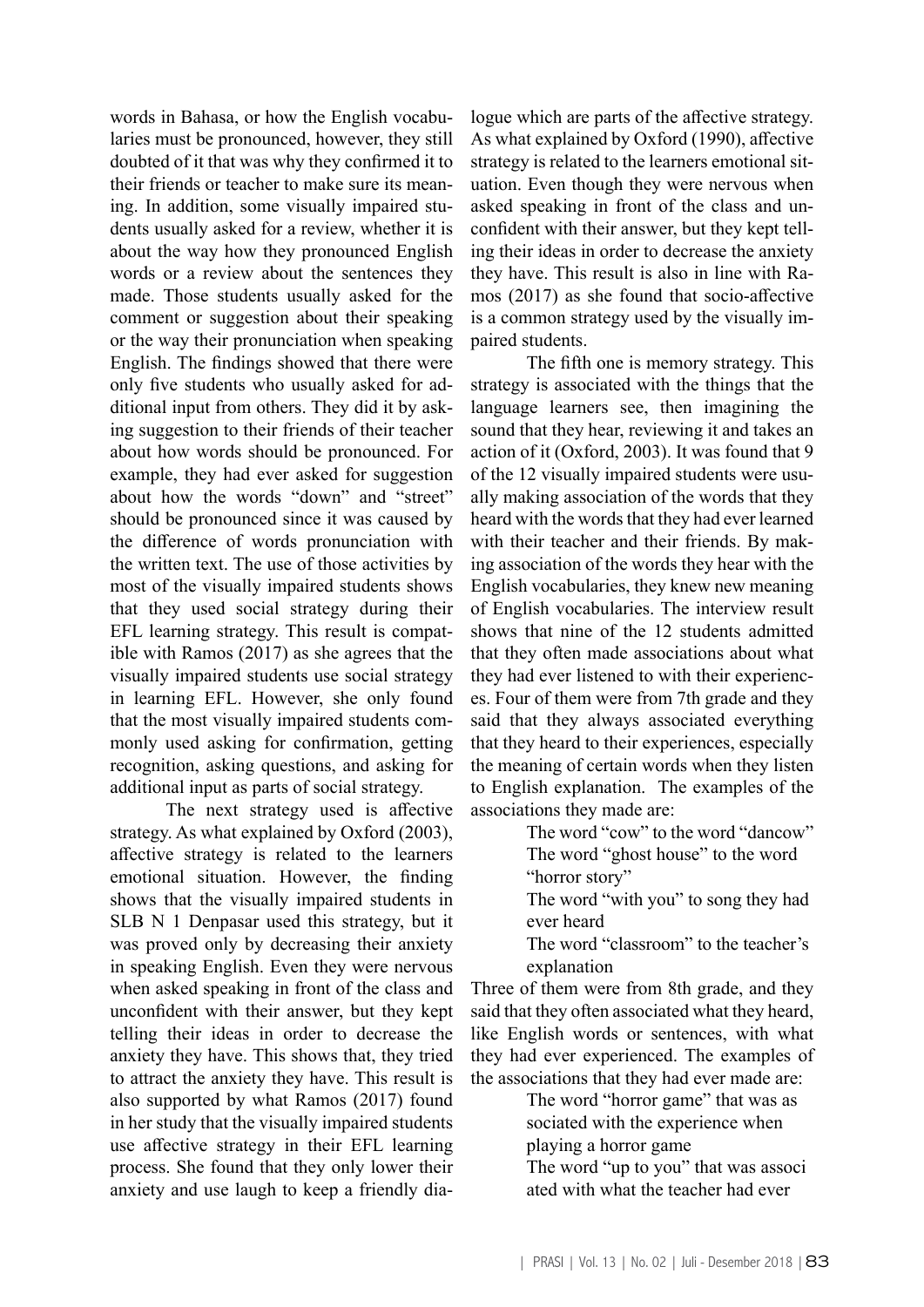said about the meaning of that statement

The word "movie" that was made the association by memorizing the time when watching film

From their argument, they usually related English words or sentences with their experience, because they did it unconsciously when they learned English. Besides, the last two students that often made associations during their EFL learning were from the 9th grade. As what the other students explained, they also said that they often made associations unconsciously. It was because every time they listened to English conversation or explanation, they directly associated it with the things that they had ever done before. Moreover, the examples of the words associations made are:

> The meaning of "bike" with the word "grab bike", because they often ordered "grab bike"

The meaning of word "diligent" that they associated with the sentence that they had ever heard from their teacher that was "my brother is diligent"

In addition, the teacher also had stated that his students only depended on their memory in learning English. It was because every time they were given explanation about something, they would remember it when they were asked again in the next meeting or the next week later. Next activity involved in memory strategy is recalling the English vocabularies. The finding indicated that the visually impaired students were always recalling about the English words that they had learned spontaneously when they listened to English words, whether it was inside or outside the classroom. Next activity was resorting to visual residue. For the visually impaired students, this activity had the most important role in their EFL learning process. Based on the findings, for all of the 12 visually impaired students, resorting to visual residue was the most important thing that they always did when they listened to every English word, whether it was from their teacher or their friends. For them, every time they listened to an explanation, they always resort the words to their visual residue, on the other

hand, they always imagined in their mind how the things that they heard looked like. Most of the visually impaired students were wrapping up during their EFL learning process. Besides, there were also several examples about how they summarized how things looked like even they had visual impairment that is they usually listened to the information about the words they learned like "house", after listening to the explanation given, they got information about how a house is, and they wrapped up that "a house is a place for living". Not only wrapping up, most of the visually impaired students were also retaking their previous ideas by memorizing the things they had learnt before. The findings also showed that the students were retaking previous ideas by answering their teacher's question related to the words meaning with the vocabularies that they had discussed before. Those activities done by the students mean that the used their memory to memorize and keep the things they had learnt in their mind.

The last strategy used by the visually impaired students is compensation strategy, a language learning strategy in order to make the language learners able to overcome their limitations in speaking and writing (Oxford, 2003). Besides, Ramos (2017) found that the visually impaired students were also using compensation strategy in their EFL learning process, and it was proven by guessing intelligently, overcoming limitations in speaking and writing, approximating and coining words, description, attempting to give an answer, language mixing, and code-switching. Meanwhile, this study found that the visually impaired students in SLB N 1 Denpasar are also using compensation strategy; it was proven by conducting several activities during their EFL learning process. The first one is overcoming limitations in speaking and writing. They overcame their speaking limitations by memorizing the lyric of English songs while singing it even they did it inappropriately; at least they tried to overcome their limitation in pronouncing English words. Besides, they also did speaking practice by repeating English vocabularies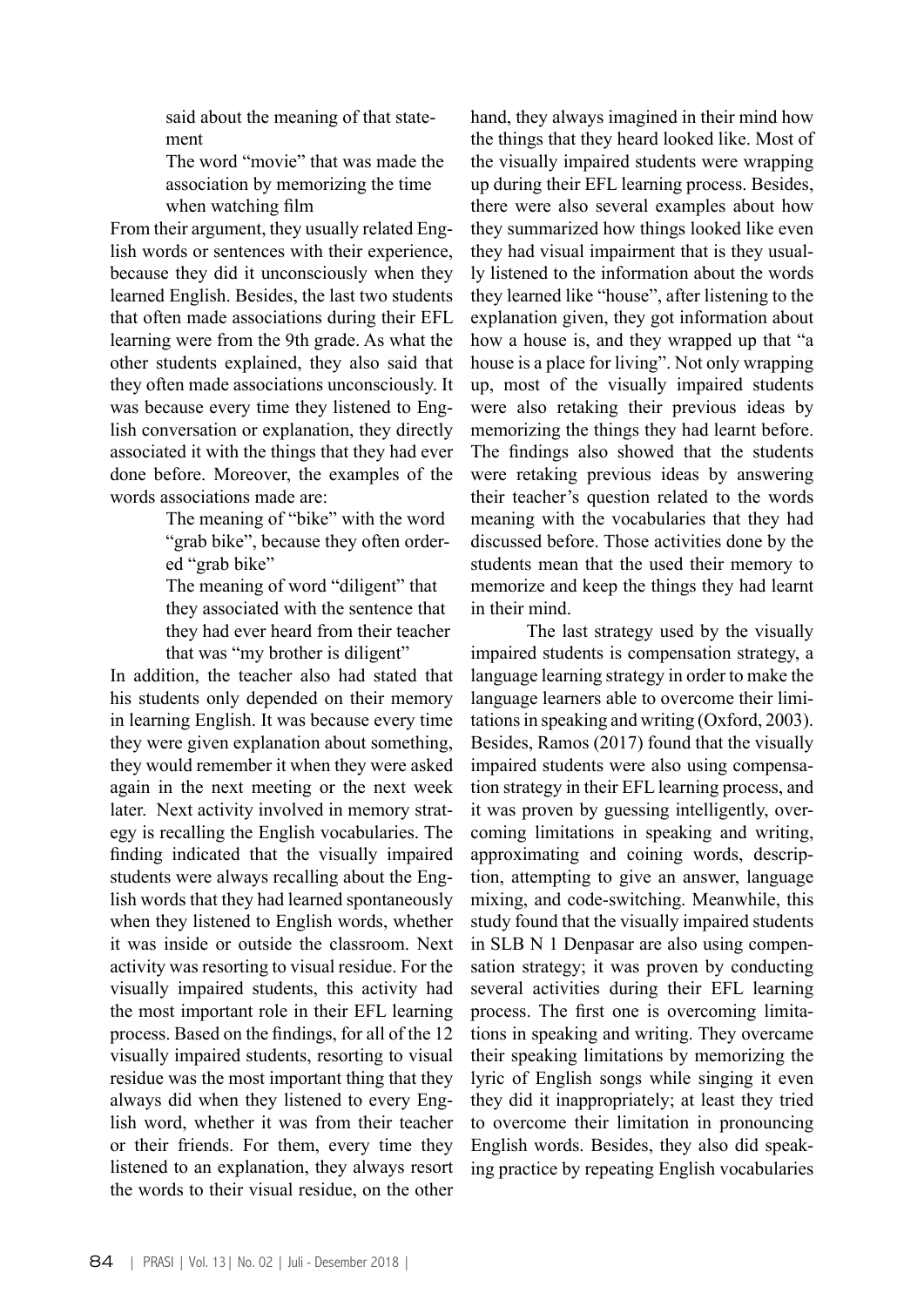they had learned to practice their pronunciation and also talking to their friends by using English mixed with Bahasa, like "why ar you duduk disitu?". However, they overcame their writing limitations by writing the homework they got from the teacher and also rewrite about self-introduction and poetry. They did it to make themselves get used to the English words and so they could memorize how the words written. Then, it also could improve their reading skill by memorizing how English words written and could guess how it should be read. The next activity done was attempting to give answers every time they were asked in English. They tried to introduce themselves by saying simple expressions they already learned with their teacher in the classroom. Besides, when their friends were talking to them by using English outside the class, they also tried to answer by using English. For example, they said:

#### Other : your eyes like cat

Student : you are crazy. I'm human It represents that they, whether inside or outside the classroom, they attempted to answer the questions or the expressions uttered to them. Based on the findings above, they tried to overcome their limitation in pronouncing the words since they could not imitate their teacher's pronunciation properly, so they tried to improve their English pronunciation by attempting to give answer every time they were asked questions in English. Beside of attempting to give answers, the most common activity conducted by the visually impaired junior high school in SLB N 1 Denpasar was mixing language. They often mixed both English and *Bahasa* when talking to their friends and sometimes when talking to their teacher. It was because they forgot or did not know the words they wanted to say in English, so they decided to say the words in Bahasa. For example, one of the mixed sentences they said was "I hope you and *keluargamu* always be happy". It means that they had effort to communicate in English even they had limited vocabularies.

#### **CONCLUSION**

In summary, the visually impaired students were using 6 strategies in learning EFL. They are cognitive strategy that was done by practicing, repeating, getting idea, analyzing and reasoning, creating structure, summarizing and translating. The second one is metacognitive which was done by paying attention to the lesson and showing evidence of understanding when learning EFL. The third one is social strategy. It was proved by the application of empathizing with others, asking questions, asking for a review, asking for additional input, and asking for confirmation to others in their language learning process. The forth is affective strategy. It could be said so because they kept telling their ideas in order to decrease the anxiety they have when they are doubt. The fifth one is memory strategy. It is indicated by making associations, contextualizing words, recalling, resorting to visual residue, wrapping up, and retaking previous ideas that were done by the visually impaired students during their EFL learning process. The last strategy used is compensation strategy. Guessing intelligently, overcoming limitations in speaking and writing, attempting to give an answer, and using language mixing during their EFL learning process showed that the visually impaired junior high school students in SLB N 1 Denpasar used this strategy in their EFL learning process.

#### **Suggestion**

The visually impaired students should to be treated the same as how teachers treated normal students. This is in order to make the students feel comfortable during the lesson and they will never think that they are different because they are less able. So, when they feel more comfortable, they will think that they have the same right as what normal people have in this world. Besides, they should also be provided the same facilities as what other schools have to teach their students, including classroom facilities until the students' needs, like book, and stationaries. In SLB N 1 Denpasar, they did not even get English braille